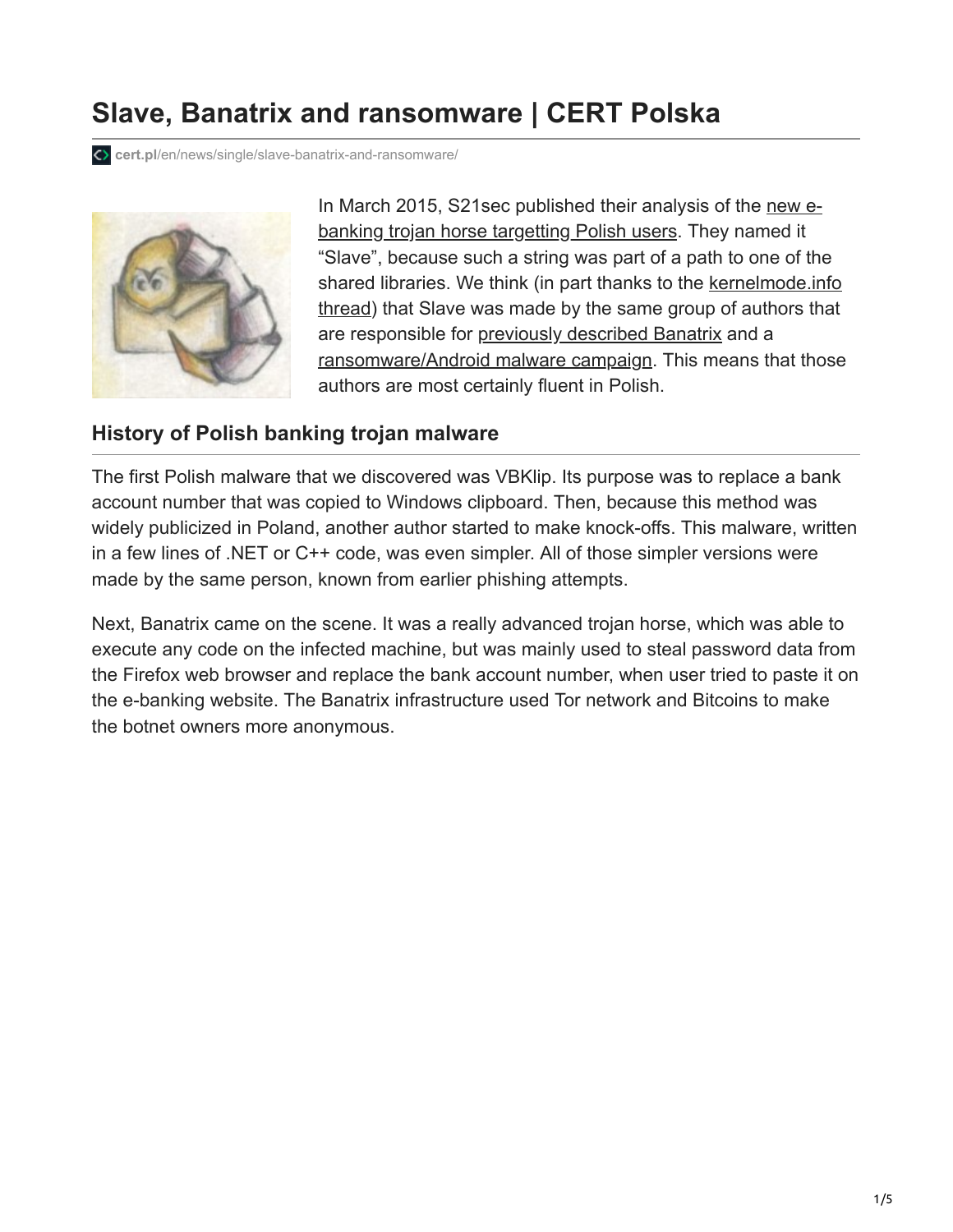

most recent Polish malware is Slave – e-banking trojan horse discovered by S21sec. We have multiple reasons to believe that the same group is responsible for creating Slave and Banatrix. Slave is based on webinjects – HTML or JavaScript snippets added to the website, when a user tries to display it in the browser. This code is responsible for e.g. extracting login information or performing a social engineering attack.

# **Technical details**

Slave is dropped by another malware called "Andromeda". This malware is only used as a mechanism for dropping the actual payload. Andromeda is sent using e-mail messages that suggest that the attachment is an outstanding invoice. Andromeda and Slave are two very different strains of malware and do not communicate with each other. The attacker however created a system in which only a machine infected with Andromeda first may download Slave malware. This most probably is a countermeasure to make the analysis more difficult – you cannot just download Slave using URL extracted from Andromeda.

Slave for the most part is no different than other trojan horses based on webinjects. However, there are some features that make it stand out. First, it only targets Polish banks and runs only after a specified date – 1st of April, 2015. Slave injects its code to Internet Explorer, Firefox and Chrome. However, Opera is currently unsupported. Content Security Policy headers are also stripped from server responses, so that the violation report will not be sent back to the bank.

Another interesting feature is the Bitcoin address replacement. Whenever there is a Bitcoin address in the clipboard, it is replaced with another one, hardcoded in the sample. Below is the code that does the switch.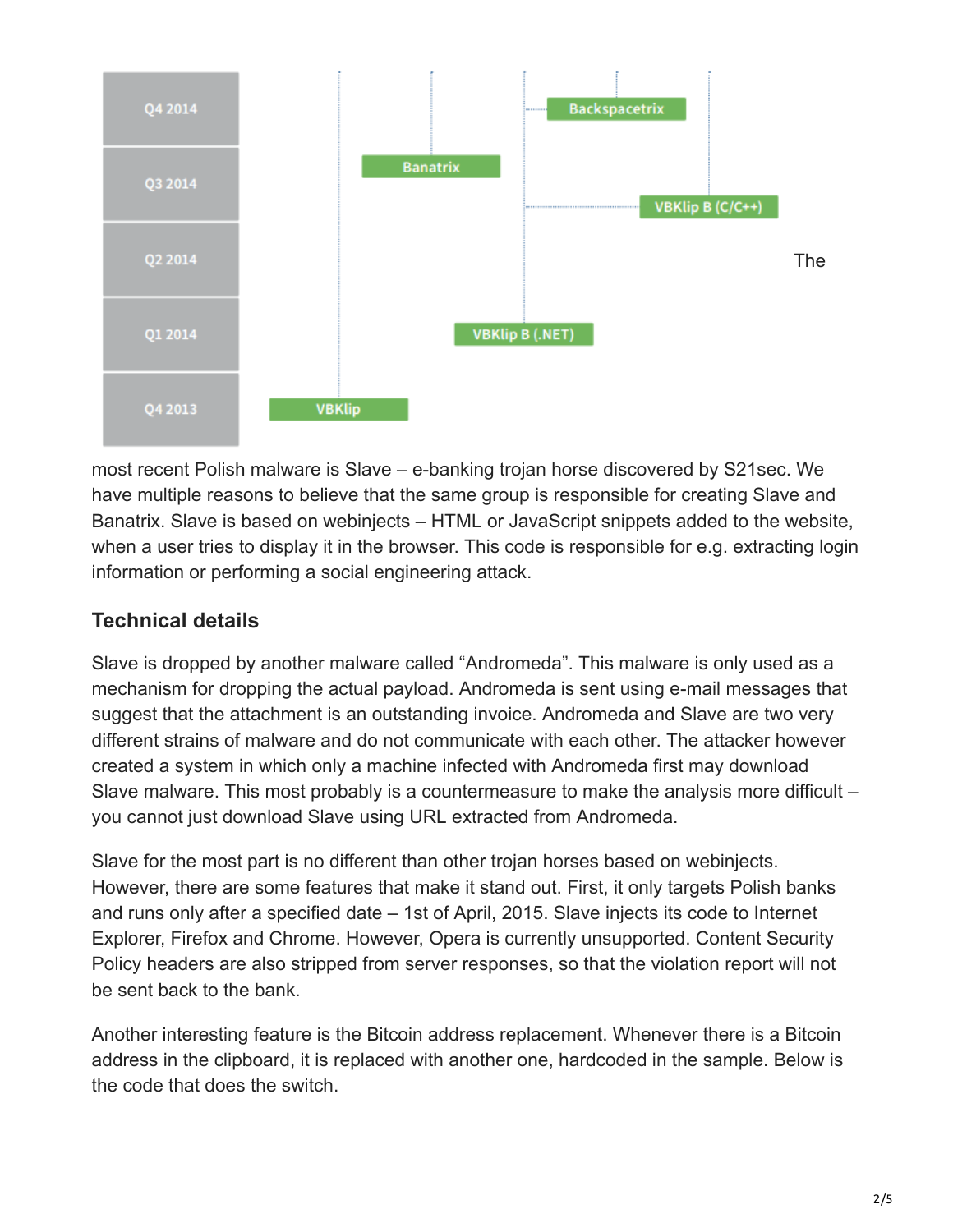

The replaced address, [1NoKsR7jcTTufgrvh6zyvyJmL2z73aQXQP](https://blockchain.info/address/1NoKsR7jcTTufgrvh6zyvyJmL2z73aQXQP) does not hold any assets at the moment.

Malware configuration is downloaded from a URI

```
<span class="text">/info.php?key=[value]</span>
```
, where

<span class="text">value</span>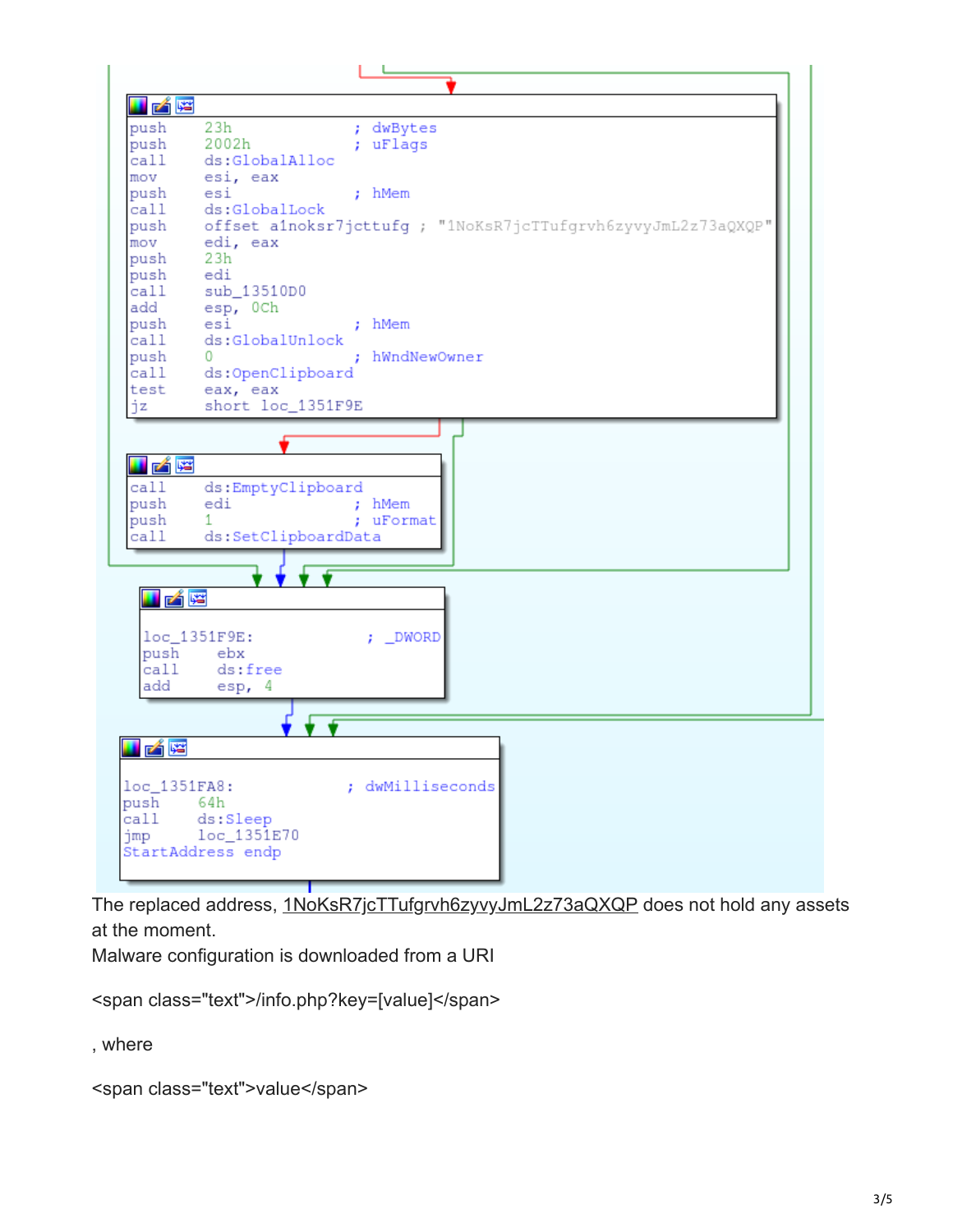is a part of a Bitcoin address, used for an unknown purpose. This configuration specified URLs to which specific external JavaScript code should be added. These scripts are used to exfiltrate login info and perform different kinds of social engineering attacks.

We also have information that the [recently described Android/Windows malware campaign](http://www.cert.pl/news/10180) is also authored by the same group. This only shows that the attackers are very versatile and use several different methods to steal money from users.

## **Summary**

It appears Polish malware authors are constantly working and upgrading their malware. Different groups present different technical abilities and different modi operandi. There is only a couple of different malware authors, and we are far away from having a cybercrime "malware writing" business in our country, but even so, we should take all of these kinds of threats seriously.

### **Sample hashes and VirusTotal scores**

b92710a9a65e62accb5e6772704b20606d7f00a4f5e8d44758e0868a9cdd43af 22 / 56 ffc119b8eaff94b62810b82ab456e1e3f71b86d72e57cb45781878f5199fccbc 20 / 56 35c4b500b4c94f3dae0ce3604759787384ef7de9708add2c8de86dcf7e4b0322 38 / 55 ca7947dea43c200ce0c521b54baf60b973990af421b4cbafaba7eaddadb496f3 23 / 56 751866cb3f85e9c991187ff415010faba84903072cef2bf29bb24596fd1e6eca 35 / 55

### **P.S. Attribution is hard**

Code attribution is a really hard task. Most of the authors – contradictory to what TV series and movies lead us to believe – do not "sign" their code in any way. However, some of the samples may contain some telltale signs – whether it is a specific object name or path to a local file. Based on this, researchers try to connect two different malware families and imply that they were made by the same author. However, this link is usually really limited. After all, malware authors can use this data to manipulate the researcher into thinking that they know the attacker. The most famous case of this is the string

<span class="text">Coded by BRIAN KREBS for personal use only. I love my job and my wife</span>

[present in some of the Citadel samples. Of course, Brian Krebs, renowned cybersecurity](http://krebsonsecurity.com/2013/05/krebs-krebsonsecurity-as-malware-memes/) journalist, is not the author of Citadel code.

They are of course other sources providing a link between different malware families. One of them is information obtained from anonymous sources that sometimes disclose particular facts about the malware, which only people close to the author may know. However, this